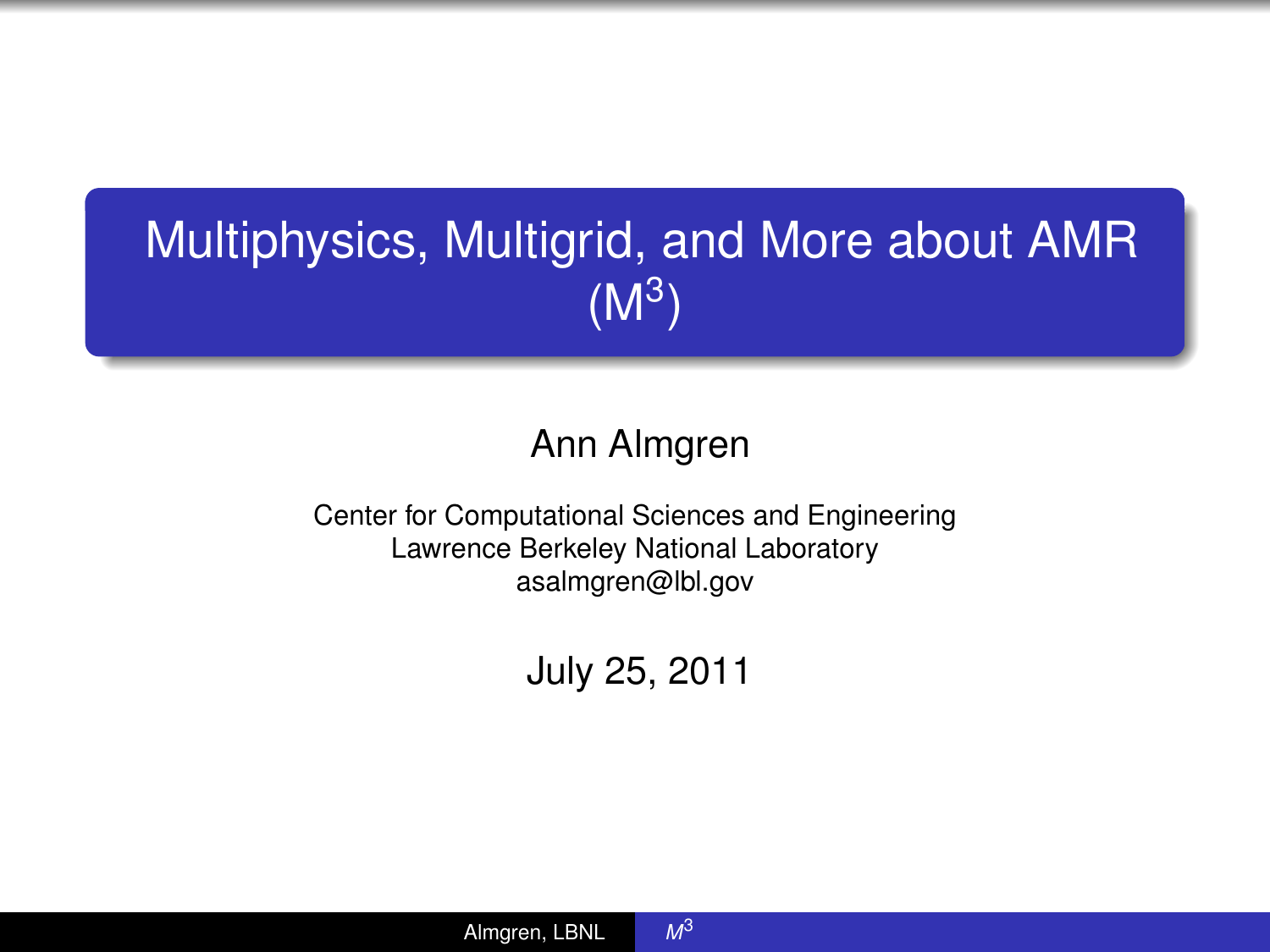## Hydrodynamic Equations

Recall our basic hydrodynamic equations

| Mass     | $\rho_t$                                                                   | $+\nabla \cdot \rho U = 0$ |
|----------|----------------------------------------------------------------------------|----------------------------|
| Momentum | $(\rho U)_t + \nabla \cdot (\rho U U + p) = \rho \vec{g}$                  |                            |
| Energy   | $(\rho E)_t + \nabla \cdot (\rho U E + pU) = \nabla \cdot \kappa \nabla T$ |                            |
| Species  | $(\rho X_m)_t + \nabla \cdot (\rho U X_m) = \omega_m$                      |                            |

Augmented ("closed") with

- EOS = Thermodynamics, i.e. how to compute  $p$  from  $p, T, X$  $\bullet$
- $\bullet$  Network = Reaction kinetics, i.e. how to compute  $\dot{\omega}_m$
- Gravity we'll come back to this...

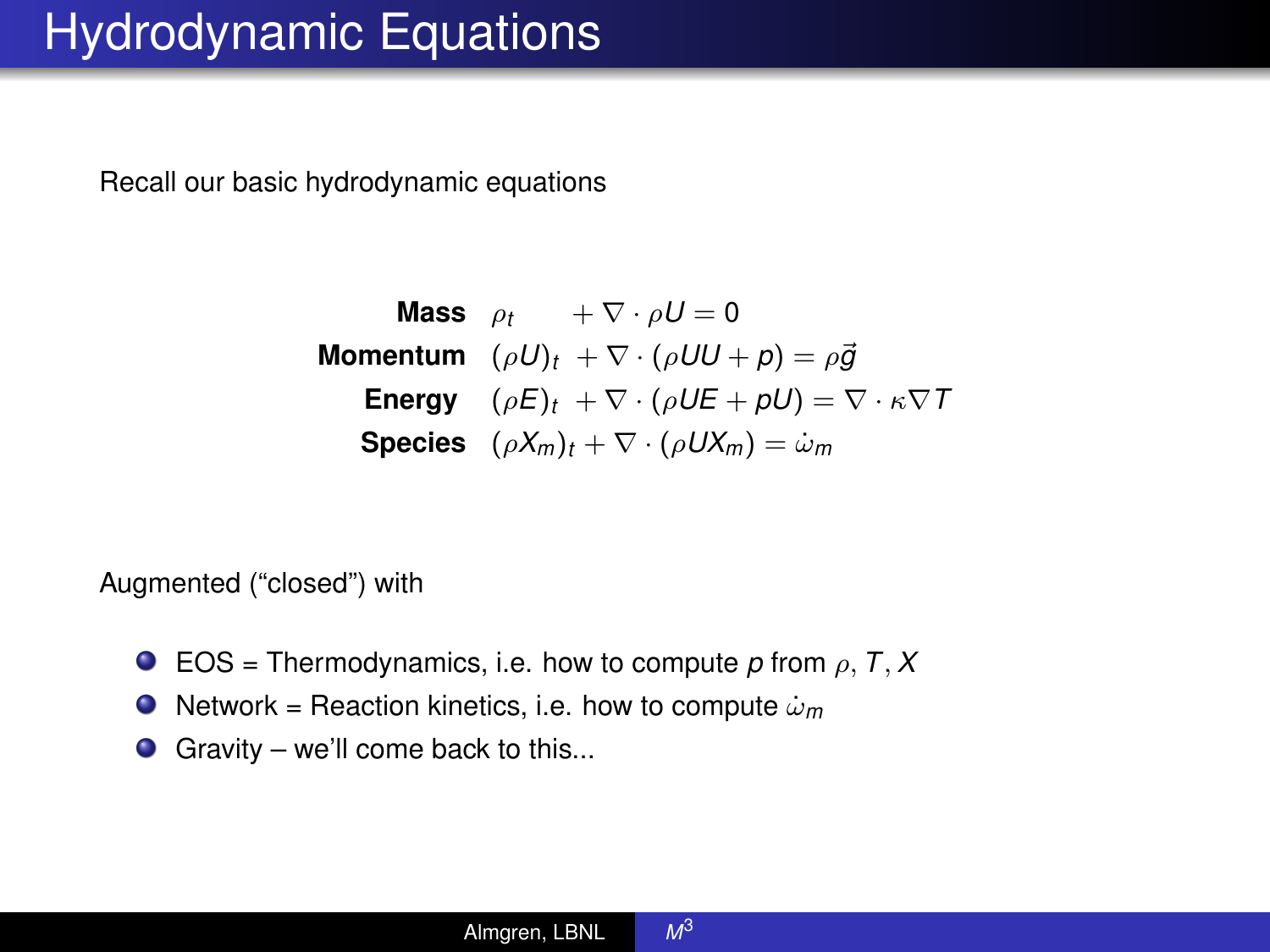#### Conservation Form

Recall also that we could write this in conservation form with source terms:

$$
U_{i,j}^{n+1} = U_{i,j}^n - \frac{\Delta t}{\Delta x} (F_{i+\frac{1}{2},j}^{n+\frac{1}{2}} - F_{i-\frac{1}{2},j}^{n+\frac{1}{2}}) - \frac{\Delta t}{\Delta y} (G_{i,j+\frac{1}{2}}^{n+\frac{1}{2}} - G_{i,j-\frac{1}{2},j}^{n+\frac{1}{2}}) \\ + \Delta t S_{i,j}^{n+\frac{1}{2}}
$$

Because this is a purely hyperbolic system (with source terms),

- We can solve it with an explicit method
- $\bigcirc$  Signals move at speeds *U*, *U* + *c*, *U* − *c*,
- $\bullet$  If we limit  $\Delta t < \Delta x / max(|U| + c)$ , then information never travels more than one cell in a time step

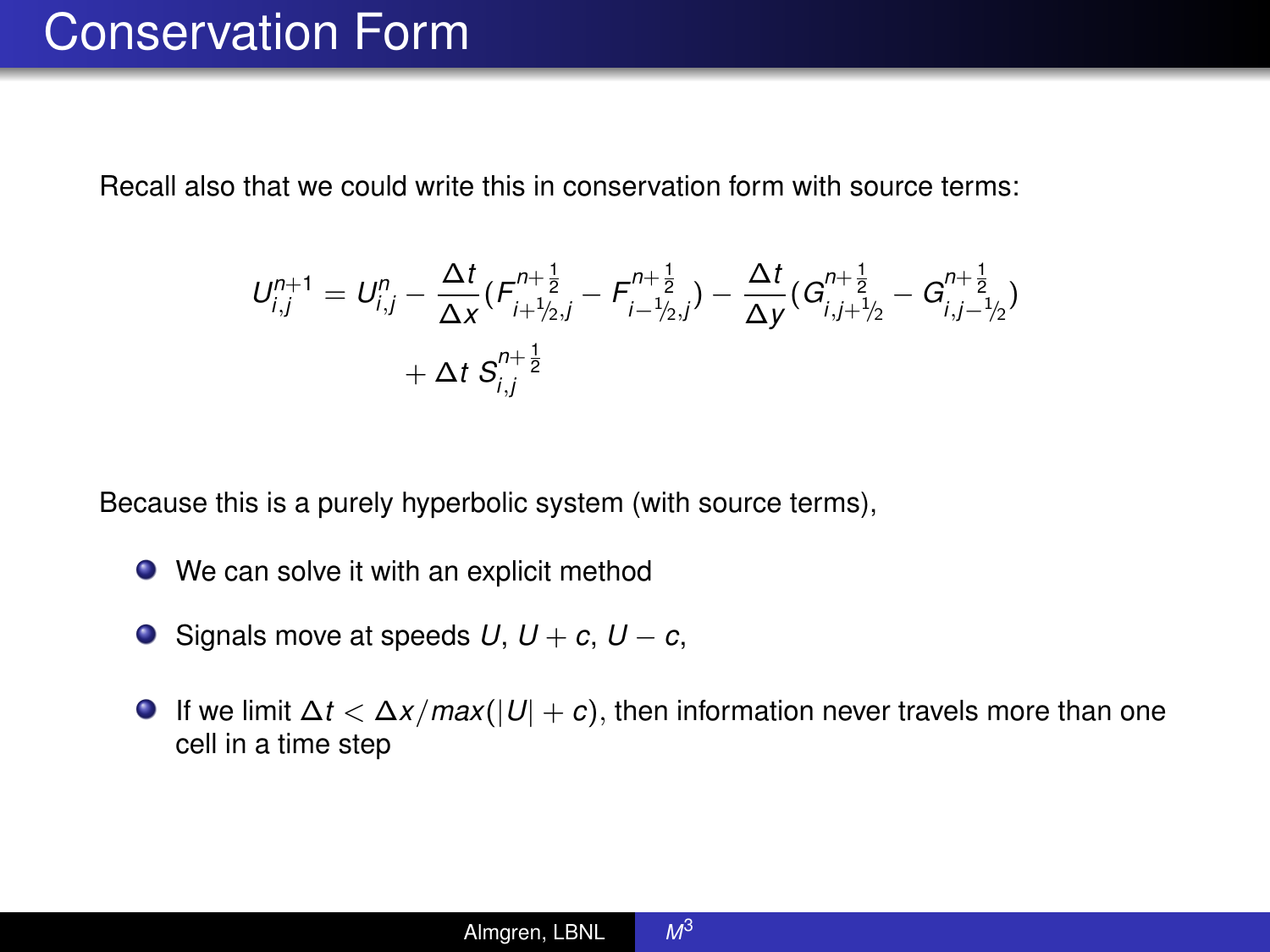Consider  $U_t + F_x = 0$  discretized with an explicit finite difference scheme:

$$
U_{i,j}^{n+1} = U_{i,j}^{n} - \frac{\Delta t}{\Delta x} (F_{i+\frac{1}{2},j}^{n+\frac{1}{2}} - F_{i-\frac{1}{2},j}^{n+\frac{1}{2}})
$$

In order to advance the composite solution we must compute the fluxes consistently:

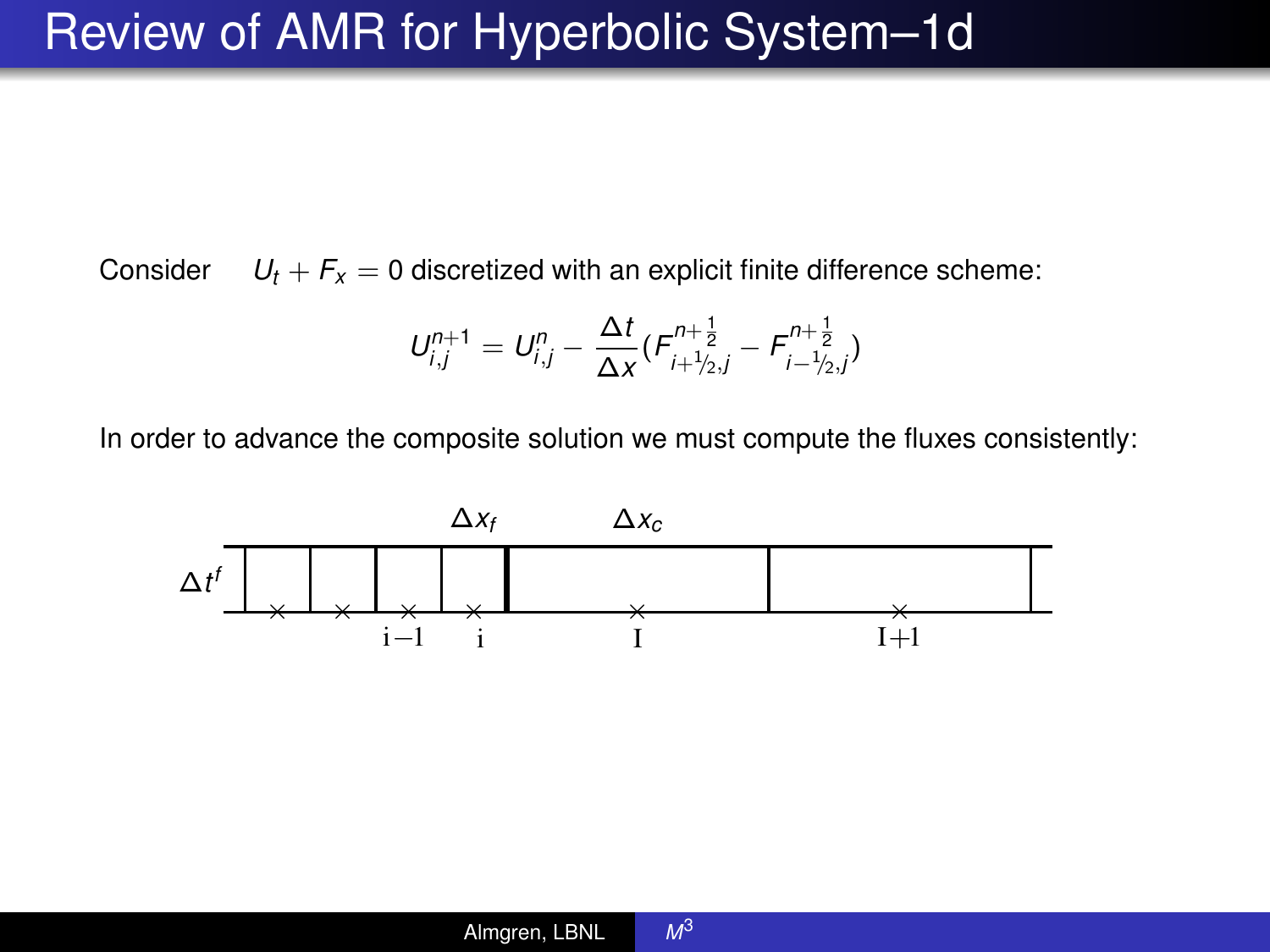#### Hyperbolic–composite advance

One can advance the coarse grid



then advance the fine grid



using "ghost cell data" at the fine level interpolated from the coarse grid data.

This results in a flux mismatch at the coarse/fine interface, which creates an error in  $U_I^{n+1}$ . The error can be corrected by refluxing, i.e. setting

$$
\Delta x_c U_{\rm I}^{n+1} := \Delta x_c U_{\rm I}^{n+1} - \Delta t^f F_{\rm I-1/2}^c + \Delta t^f F_{\rm I+1/2}^f
$$

Before the next step average fine grid solution onto coarse grid.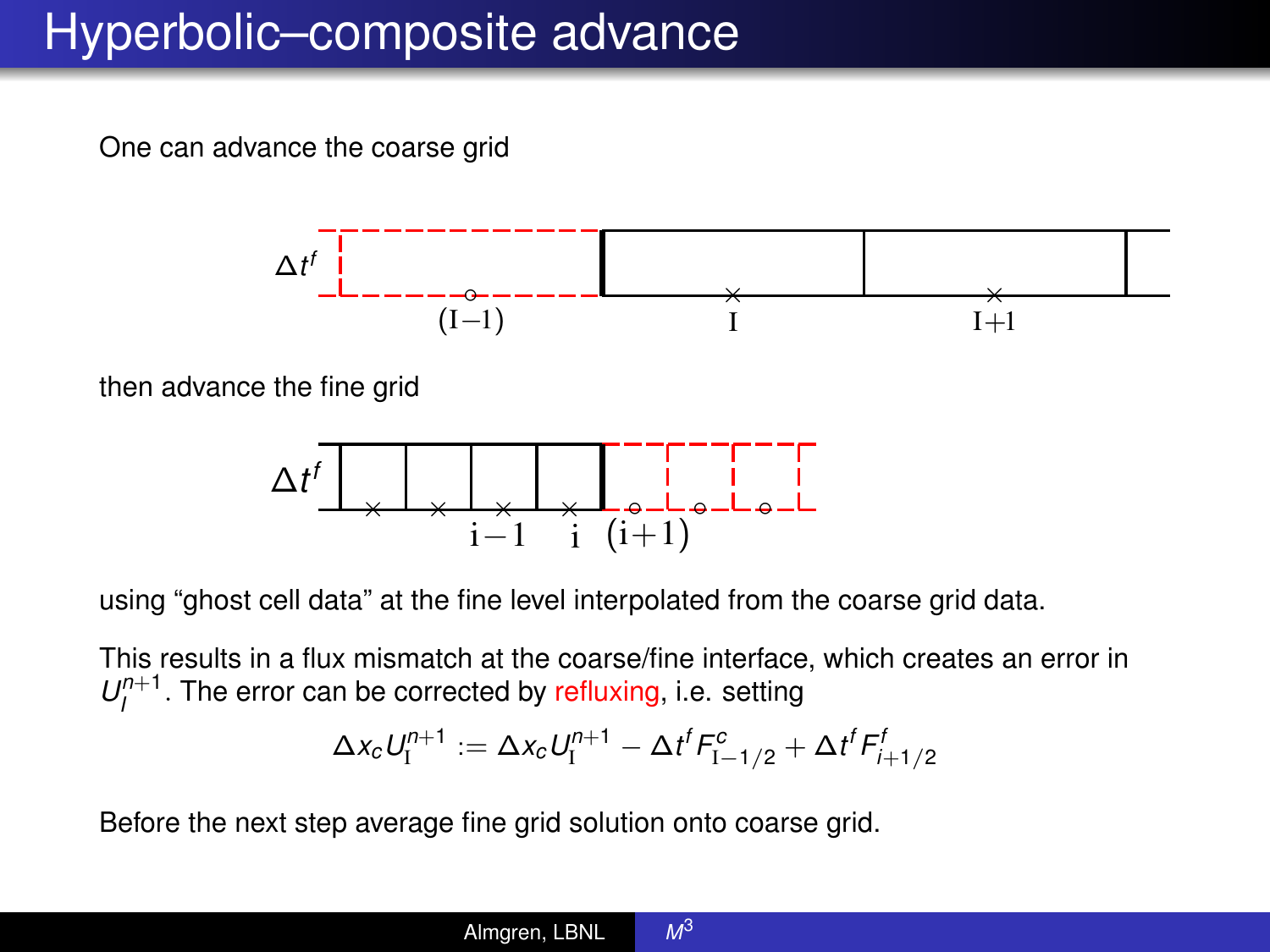#### Hyperbolic–subcycling

To subcycle in time we advance the coarse grid with ∆*t c*



and advance the fine grid multiple times with  $\Delta t^f$ .



The refluxing correction now must be summed over the fine grid time steps:

$$
\Delta x_c U_1^{n+1} := \Delta x_c U_1^{n+1}
$$
  
- 
$$
\Delta t^c F_{1-1/2}^c + \sum \Delta t^f F_{i+1/2}^f
$$

 $M<sup>3</sup>$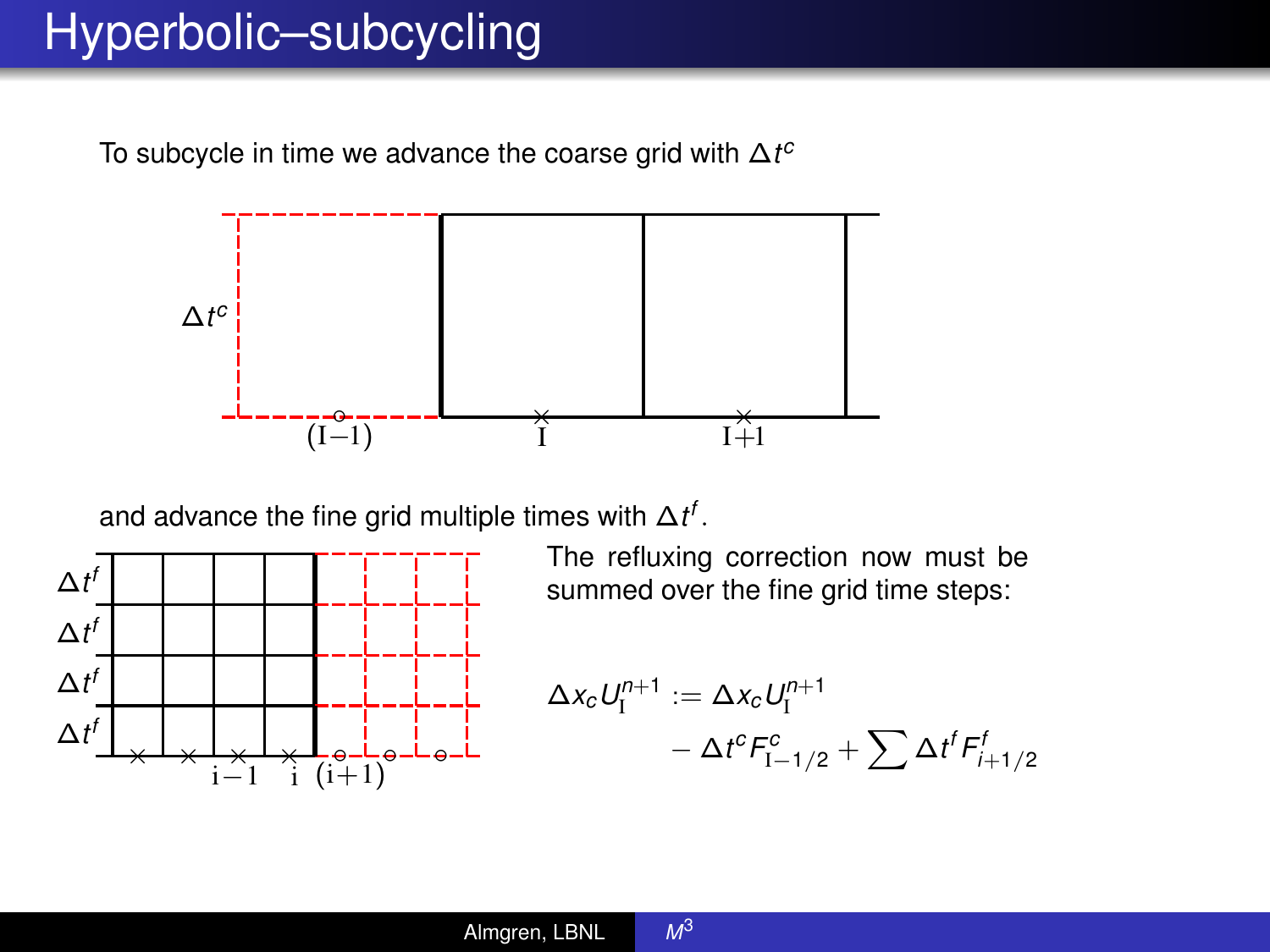No ... let's talk about gravity ...

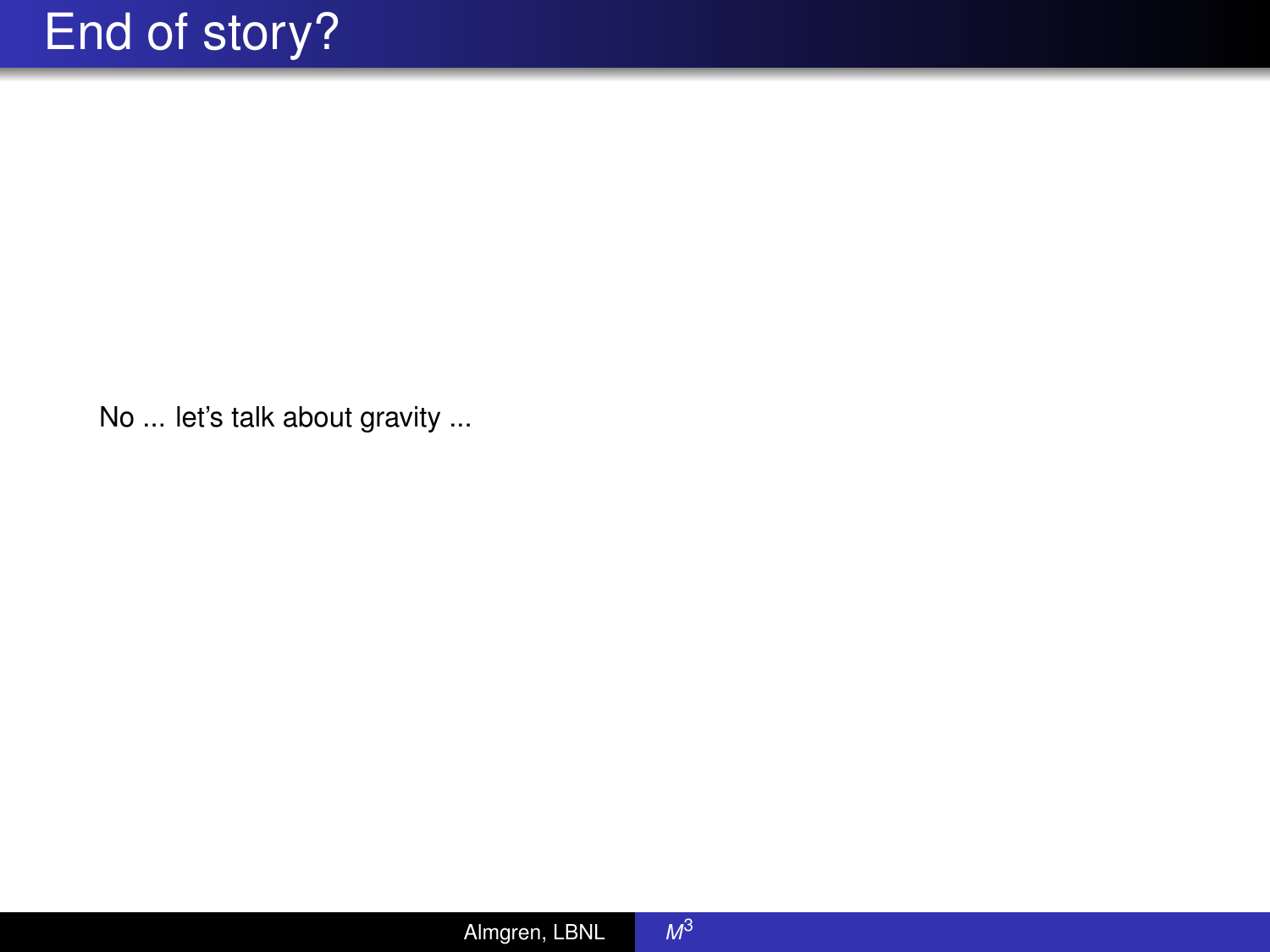Possible representations – relevance depends on length scale:

- On very small scales, gravity can be viewed as negligible
- On slightly larger scales, gravity can be viewed as constant (in direction and magnitude)
- On even larger scales, we must compute the gravitational field given the mass distribution as a function of space and time – and the mass in one place affects the gravity everywhere else in the domain

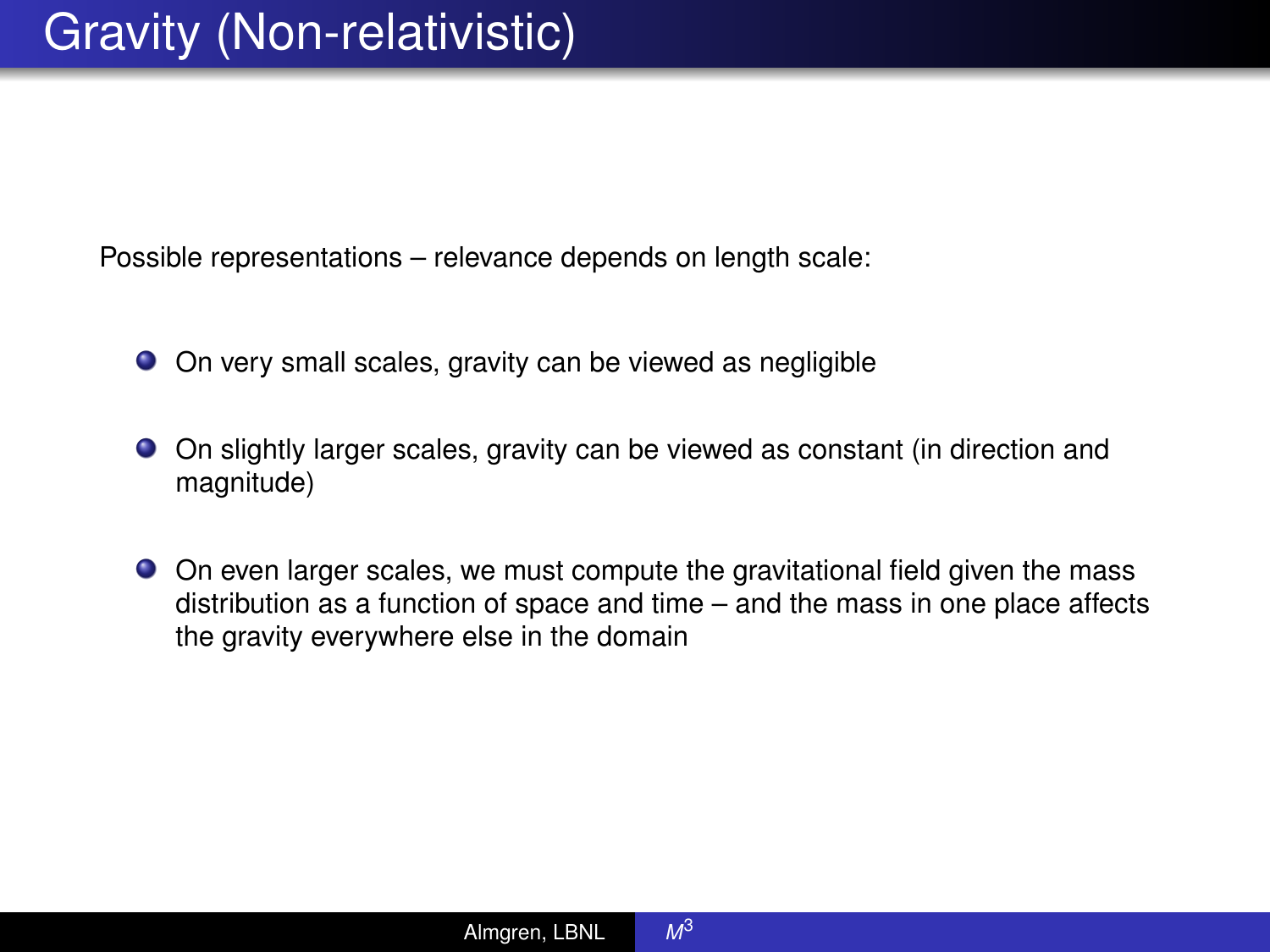Can represent mass as

- discrete particles / blobs
- **C** continuous distribution ( $\rho(\mathbf{x}, t)$ )

Different solution methods include

- particle methods (e.g. *O*(*N*<sup>2</sup> ), multipole methods)
- **g** grid-based methods (i.g., solve  $\nabla^2 \phi = 4\pi G \rho$  on a grid)
- $\bullet$  hybrid methods (e.g., MLC = grid method with particle correction)

Note that we can represent mass as particles but solve for gravity on a grid (e.g. dark matter in cosmological simulations), or we can think of mass as a density distribution on a grid but solve with a particle-type method (e.g. multipole method).

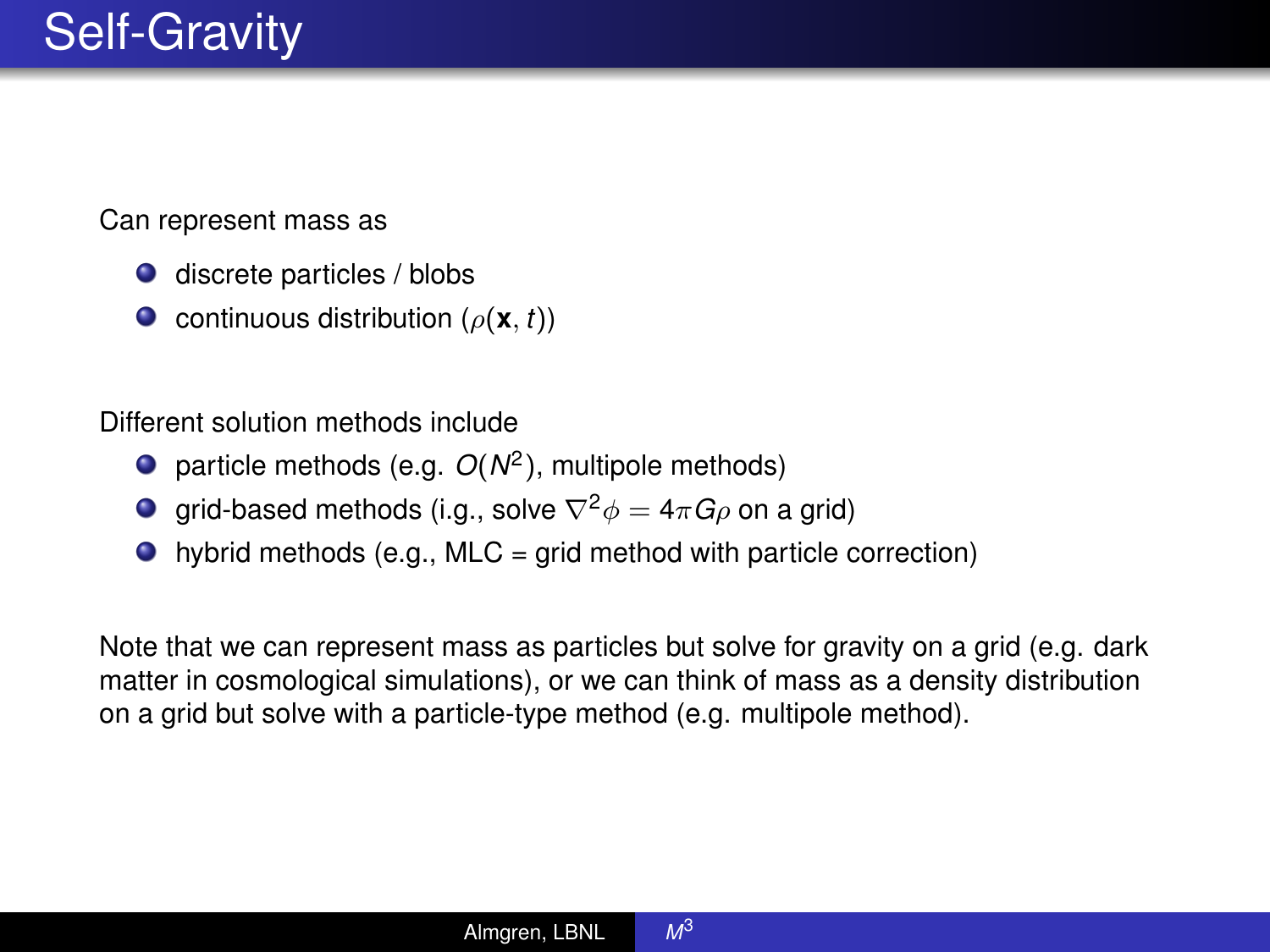Monopole approximation

Suitable for mass distribution that is basically spherically symmetric

#### • Easy to calculate

- **•** Compute 1-d radial array representing  $\rho(r)$
- Compute enclosed mass  $M_{\text{encl}}(r) = \int 4\pi (r')^2 \rho(r') dr'$
- Define  $g(r) = GM<sub>encl</sub>/r<sup>2</sup>$  and interpolate onto grid
- $\bullet$  Note that this is explicit but requires global communication to create  $\rho(r)$

This approach can be extended to much more generality in multipole method

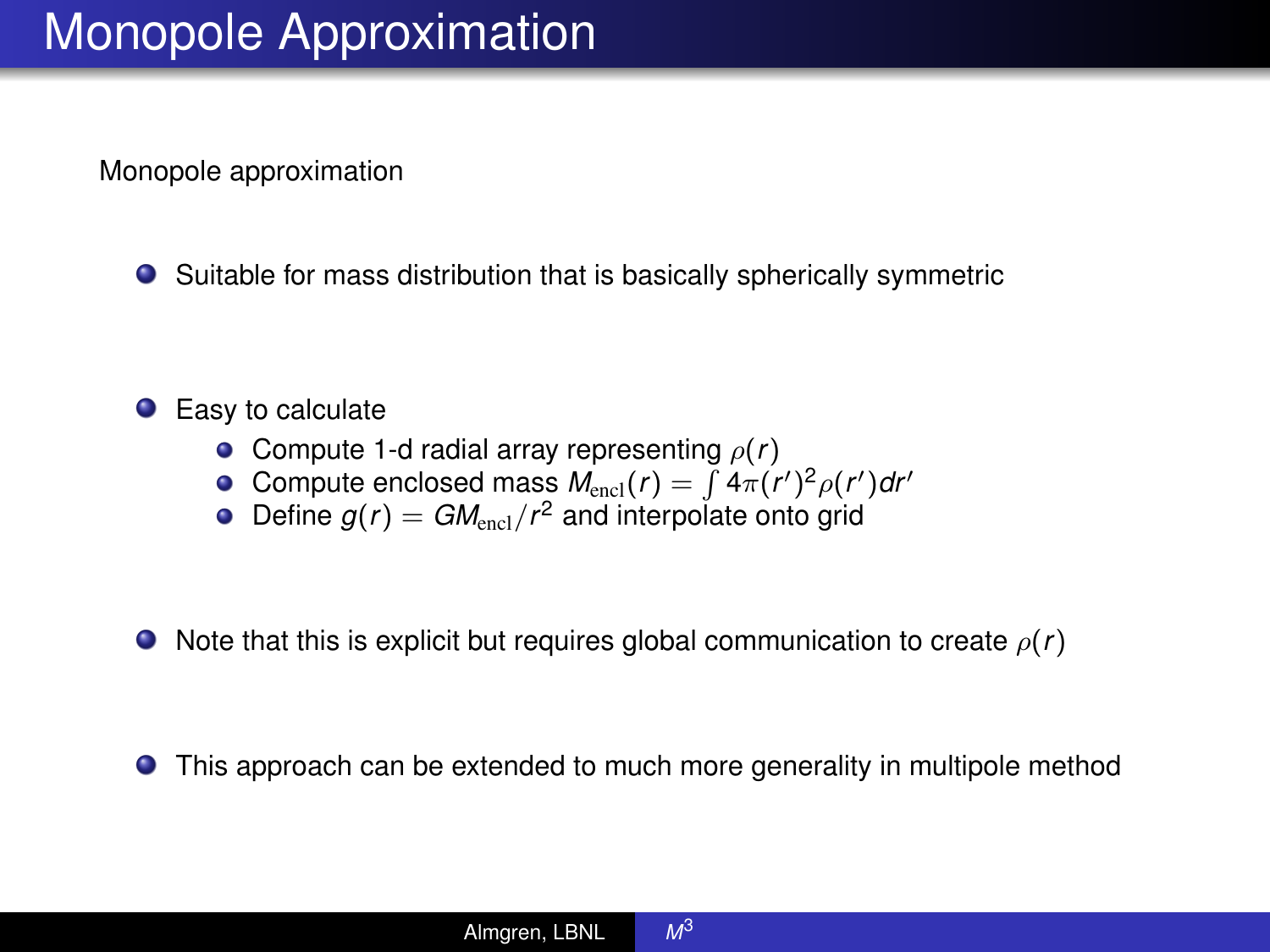#### Self-Gravity

For a completely general mass distribution on a grid, we can solve

$$
\nabla^2 \phi = -4\pi G \rho(\mathbf{x}, t)
$$

Solving this equation

- is inherently non-local
- requires some kind of solver for sparse linear system
	- **o** direct great for small systems
	- **•** iterative more efficient for larger systems

Boundary conditions

- **O** periodic
- **O** Neumann, Dirichlet
- $\bullet$  free-space / isolated
	- from the monopole approximation
	- using James' method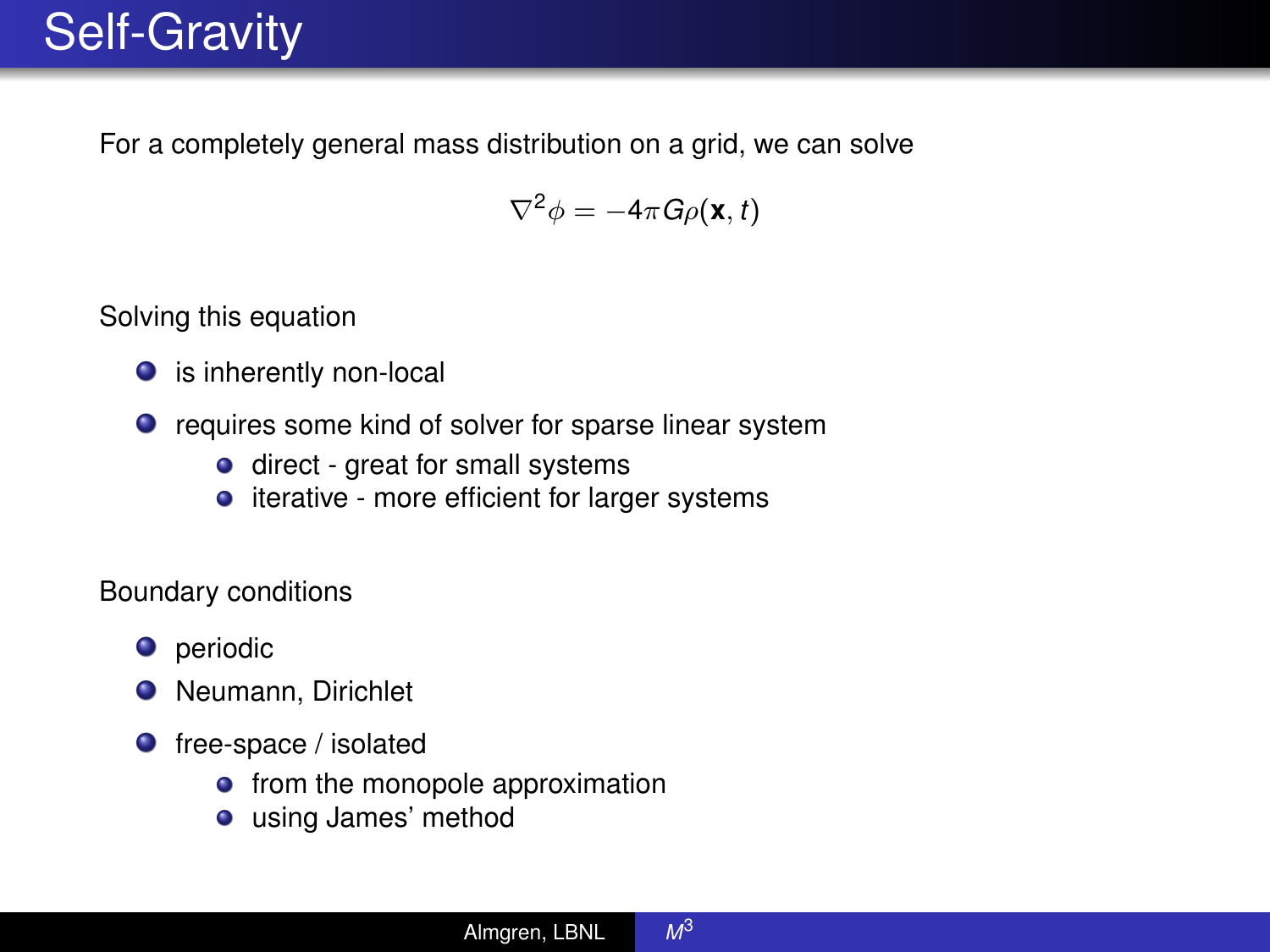If you replace

$$
\nabla^2 \phi = 0 \qquad (1)
$$

by

$$
\phi_t = \nabla^2 \phi \qquad \textbf{(2)}
$$

and advance (2) forward in pseudo-time until you reach a steady state, the steady state will satisfy (1).

The process of advancing the solution to (2) in pseudo-time is called "relaxing" or "smoothing".

Standard relaxation methods:

Jacobi:  $\phi^{k+1}_{i,j} = L(\phi^k)_{i,j}$  $Gauss-Seidel:$   $\phi^{k+1}_{i,j} = L(\phi^k, \phi^{k+1})_{i,j}$ 

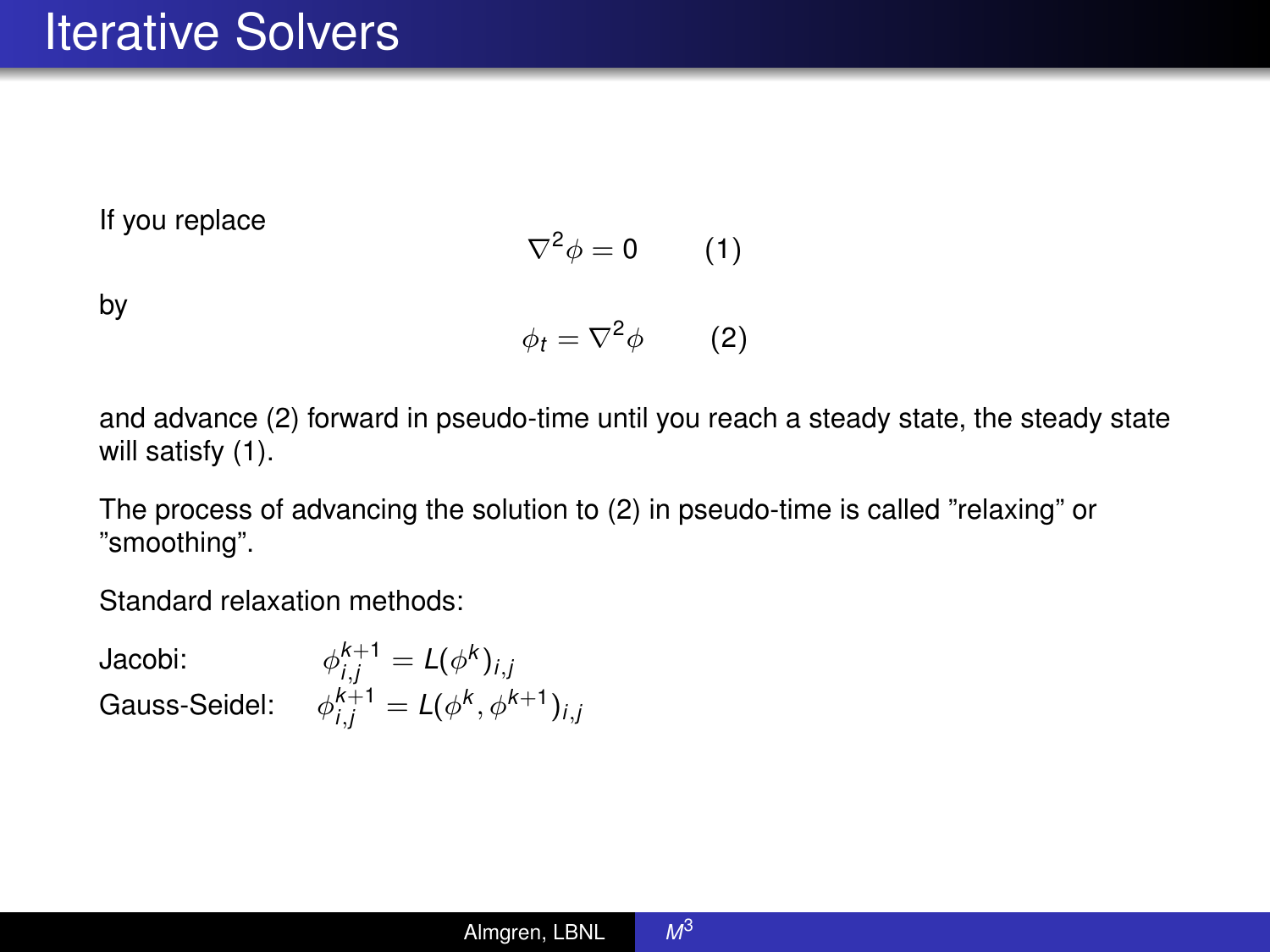Observation (1) – these smoothers are very efficient at reducing the short-wavelength error, but are very slow to reduce the long-wavelength error.

Observation  $(2)$  – "wavelength" is relative to the grid spacing – what is long-wavelength at one grid spacing is short-wavelength on a much coarser grid.

Basic multigrid algorithm

- **O** Relax on fine grid
- Coarsen the error onto coarser grid ("restriction")
- **•** Relax on coarser grid
- Interpolate correction back to fine grid ("prolongation")

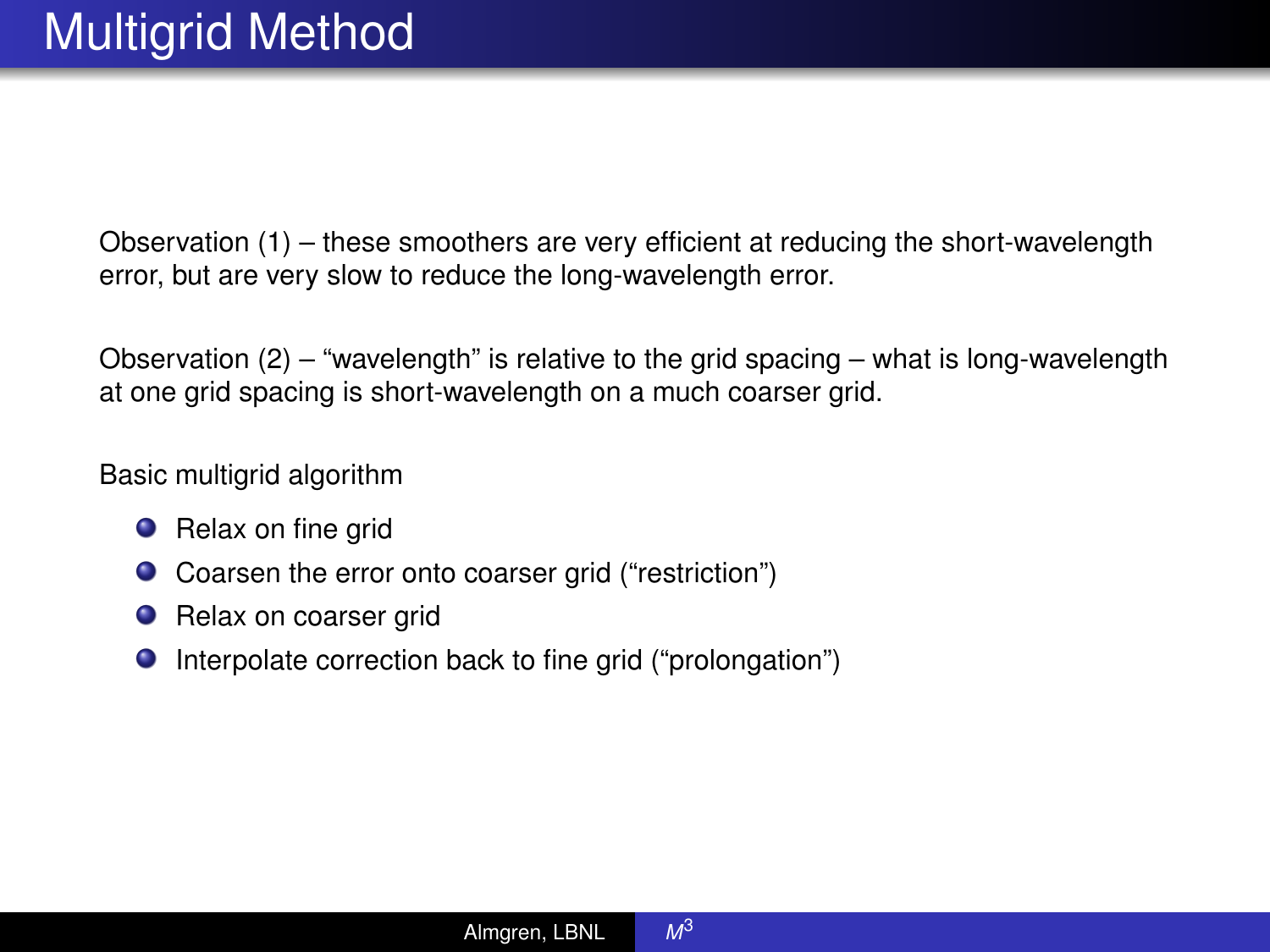### Multigrid Method



(Figures from John Shalf)

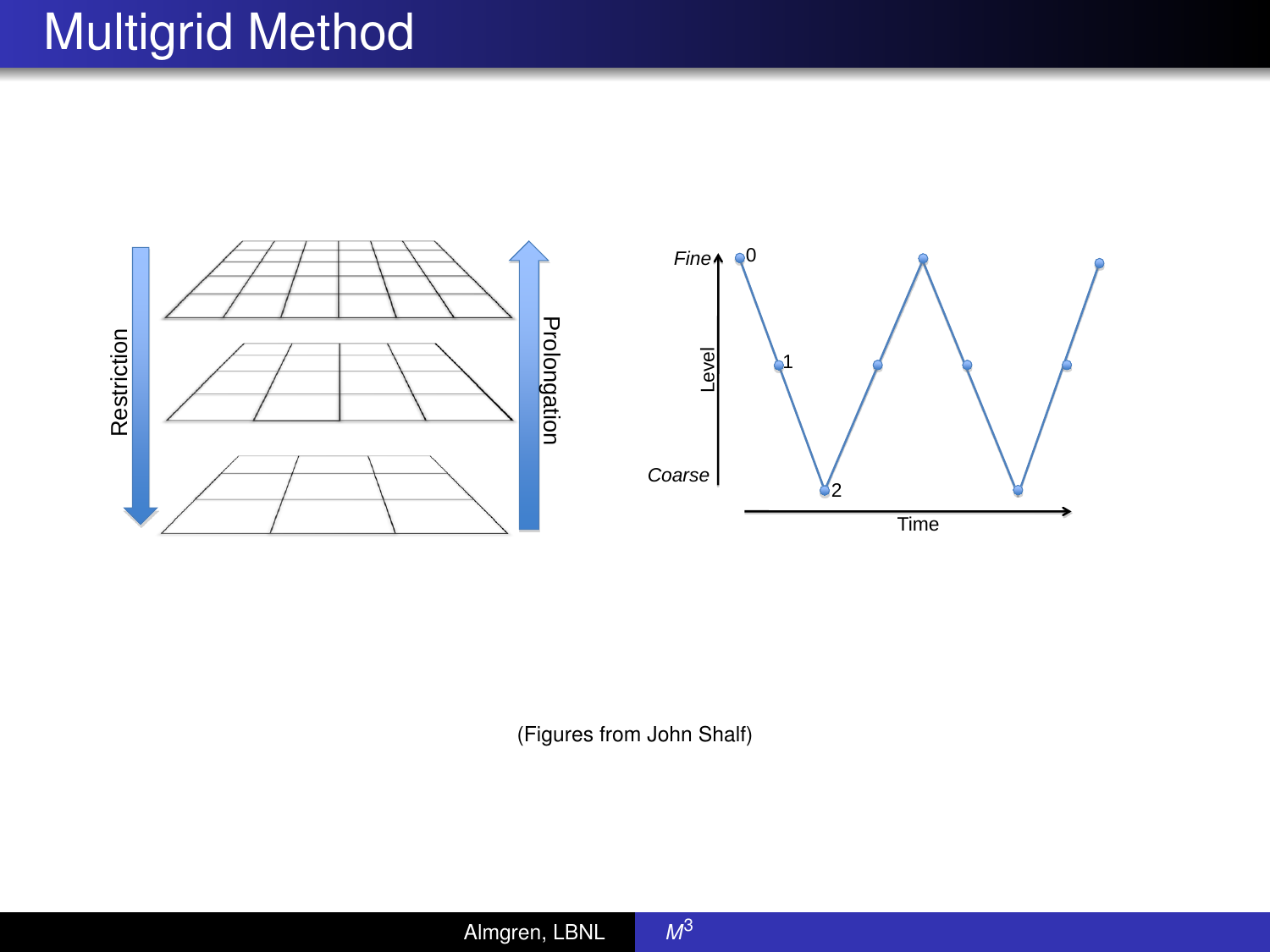This starts to sound suspiciously like AMR.

So how do we solve  $\nabla^2 \phi = -4\pi G \rho(\mathbf{x}, t)$  with AMR?

Need to differentiate between "AMR levels" and "multigrid levels"

- No coarse-fine boundaries between multigrid levels coarse grids all lie directly "below" fine grids
- AMR levels contain the solution throughout the simulation
- Multigrid levels are *only* used for solving the linear system, then thrown away

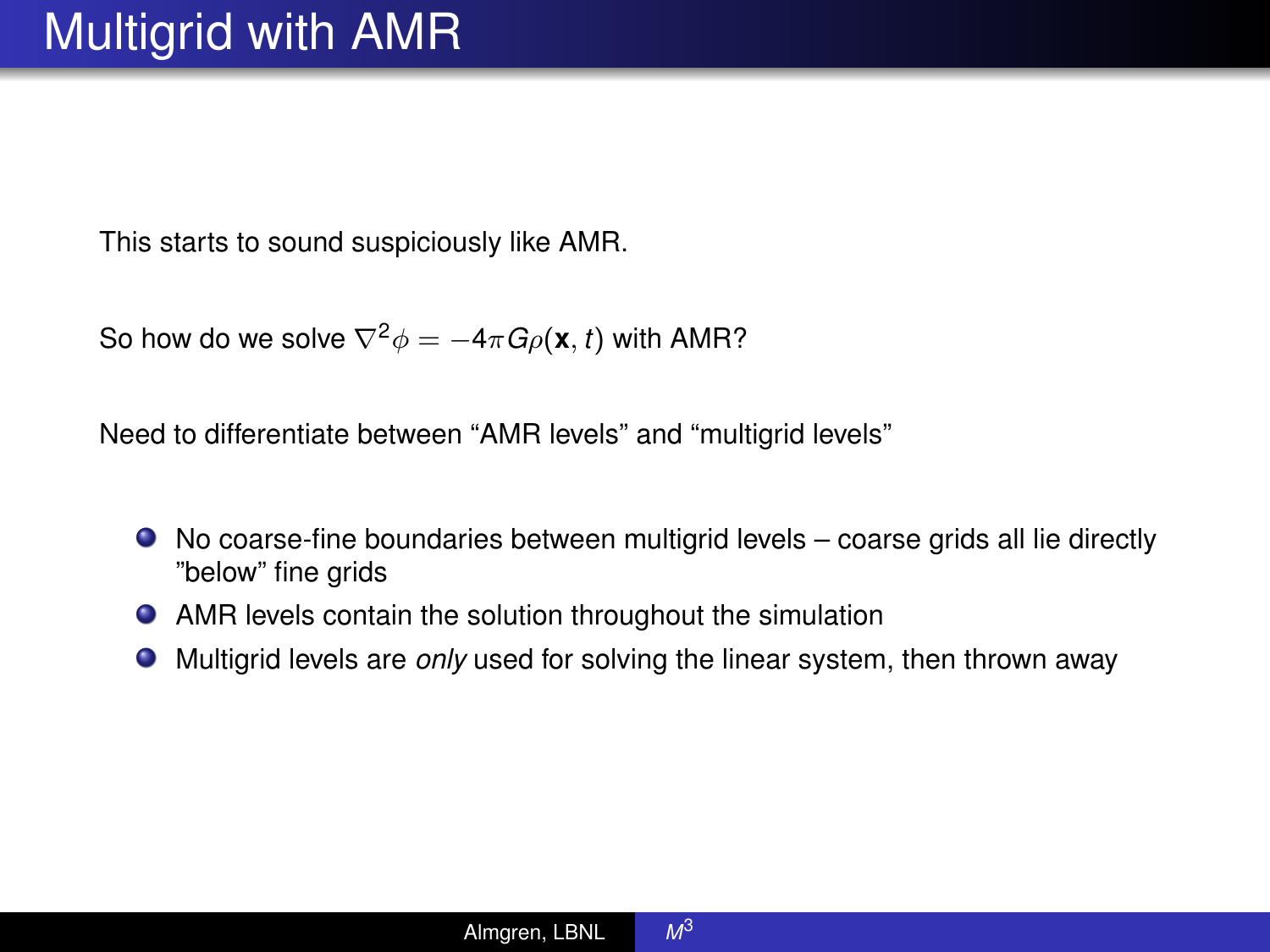But ... the concepts in multigrid are very similar to those in AMR:

- Level operations relaxation (mg) vs solution advance (AMR)
- $\bullet$  Inter-level operations prolongation and restriction
- However, synchronization procedures due to coarse/fine mismatches occur only between AMR levels

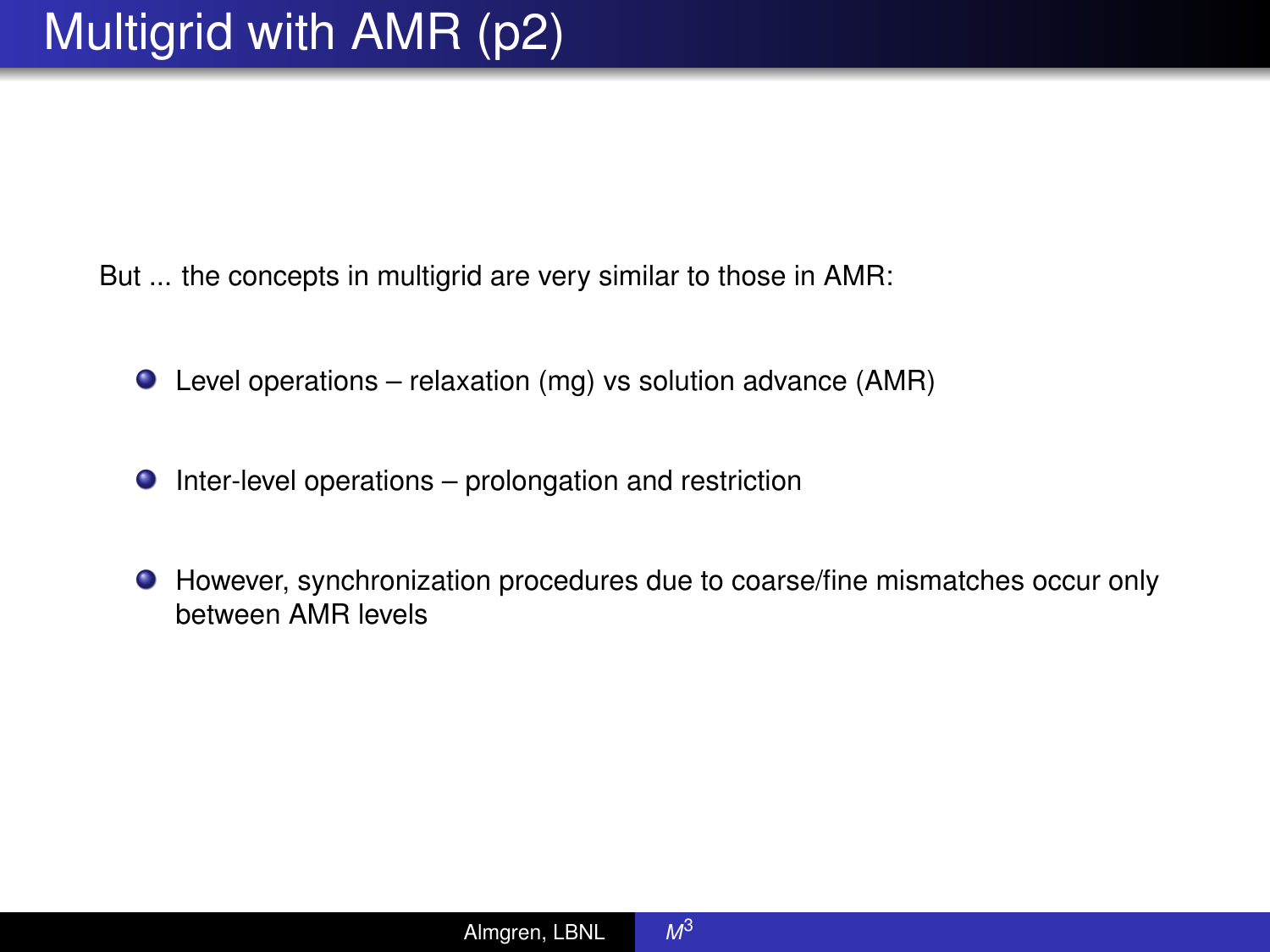Two types of solves:

- MultiLevel solve: solve for all AMR levels together e.g., in FLASH, with no subcycling
- Level solve: solve on each AMR level separately, using boundary conditions from coarser AMR level

For now we will focus only on the level solves, and look at how we synchronize the solution in 1-d.

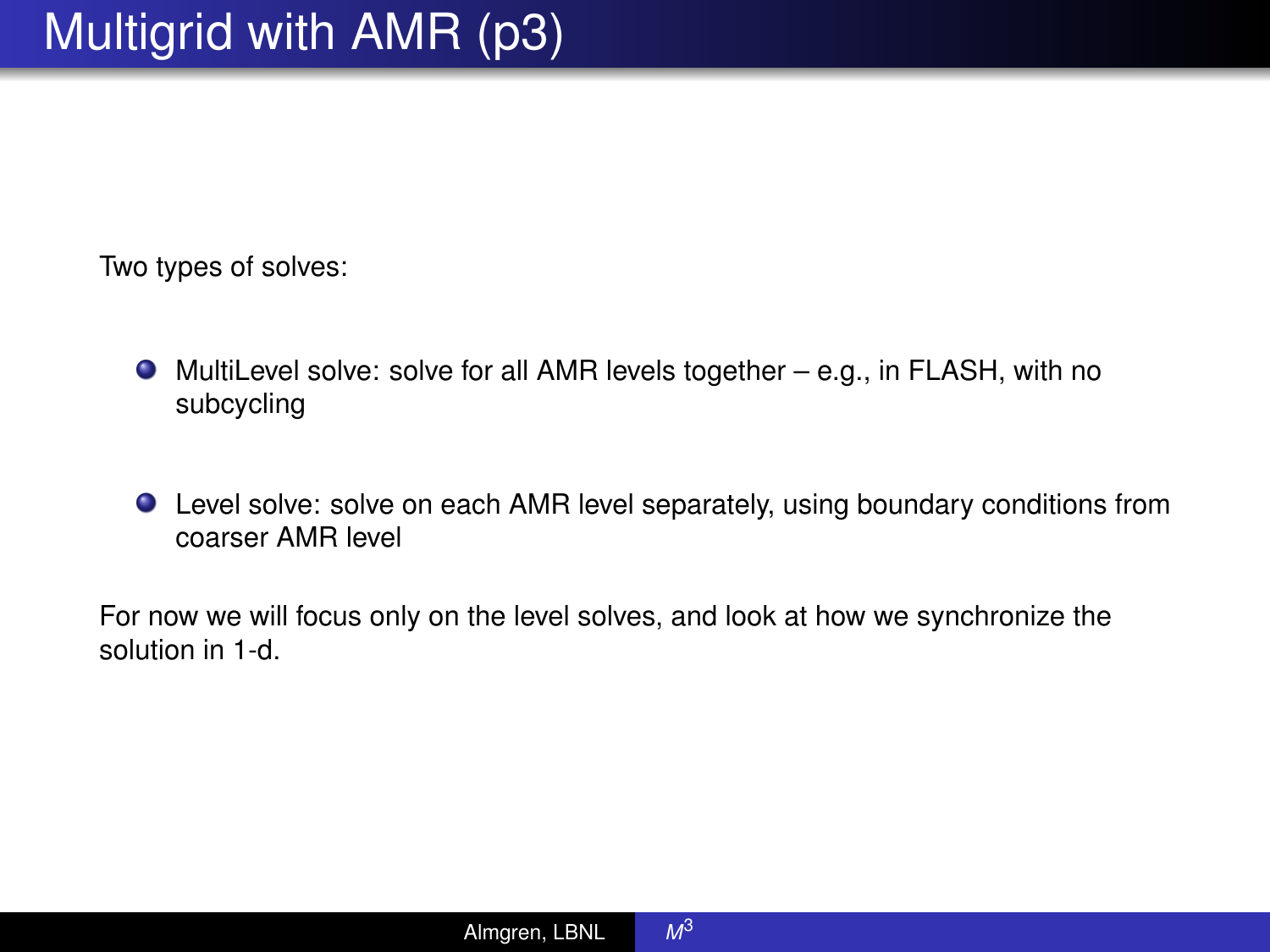#### Multigrid for Level Solves

Suppose we want to solve on the level 1 (blue) grids only.



Original Grid Hierarchy



AMR Level 1 / Multigrid Level 1



AMR Level 1 / Multigrid Level 0



AMR Level 1 / Multigrid Level 2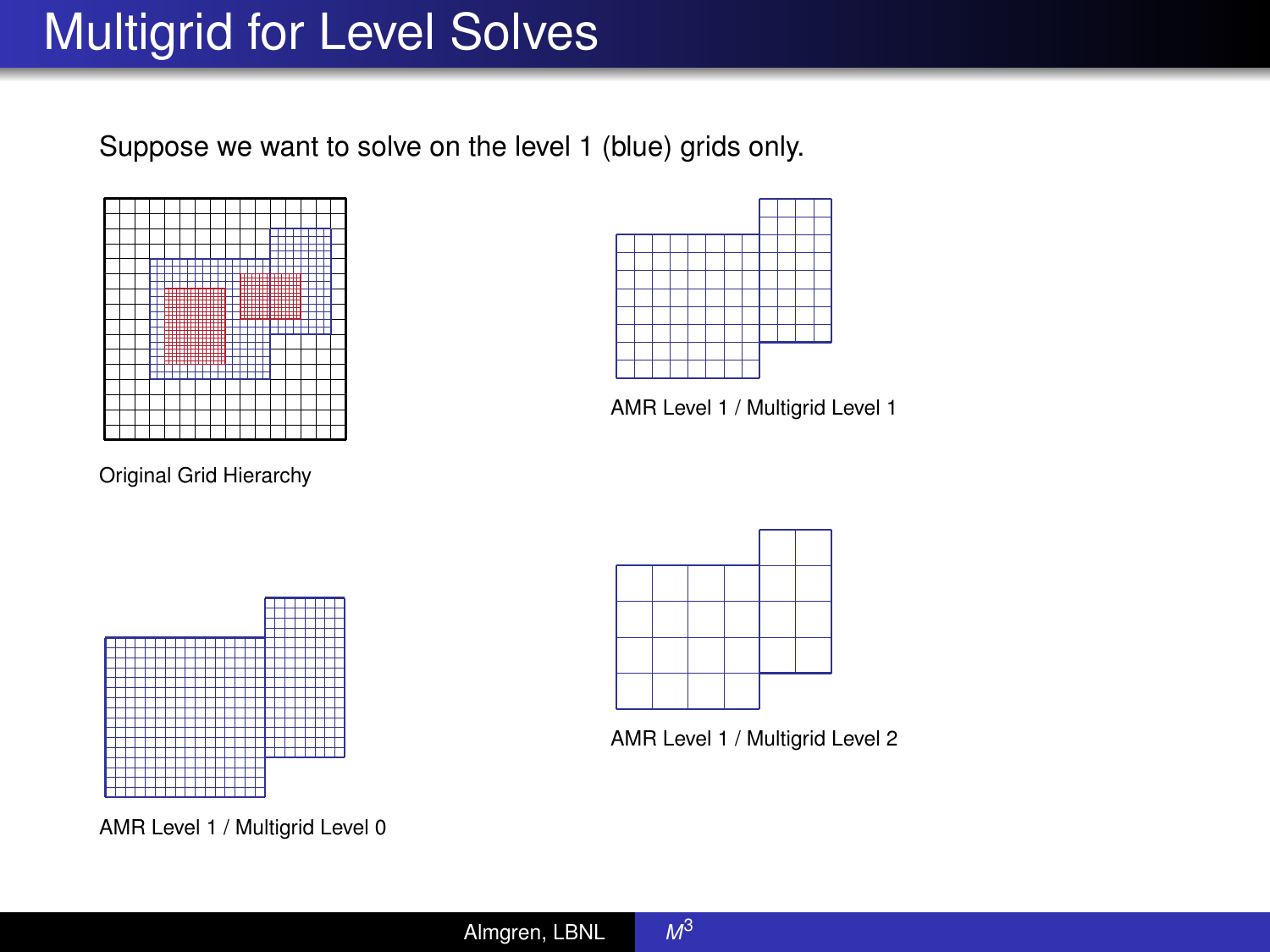Recall the AMR time advance with subcycling:

- Advance coarse level by ∆*t c*
	- Advance fine level by ∆*t f*
	- Advance fine level by ∆*t f*
- **O** Synchronize levels

Now, suppose we include in each "Advance" the solution of an elliptic equation, i.e. for gravity.

During the synchronization step we must also synchronize the elliptic contribution.

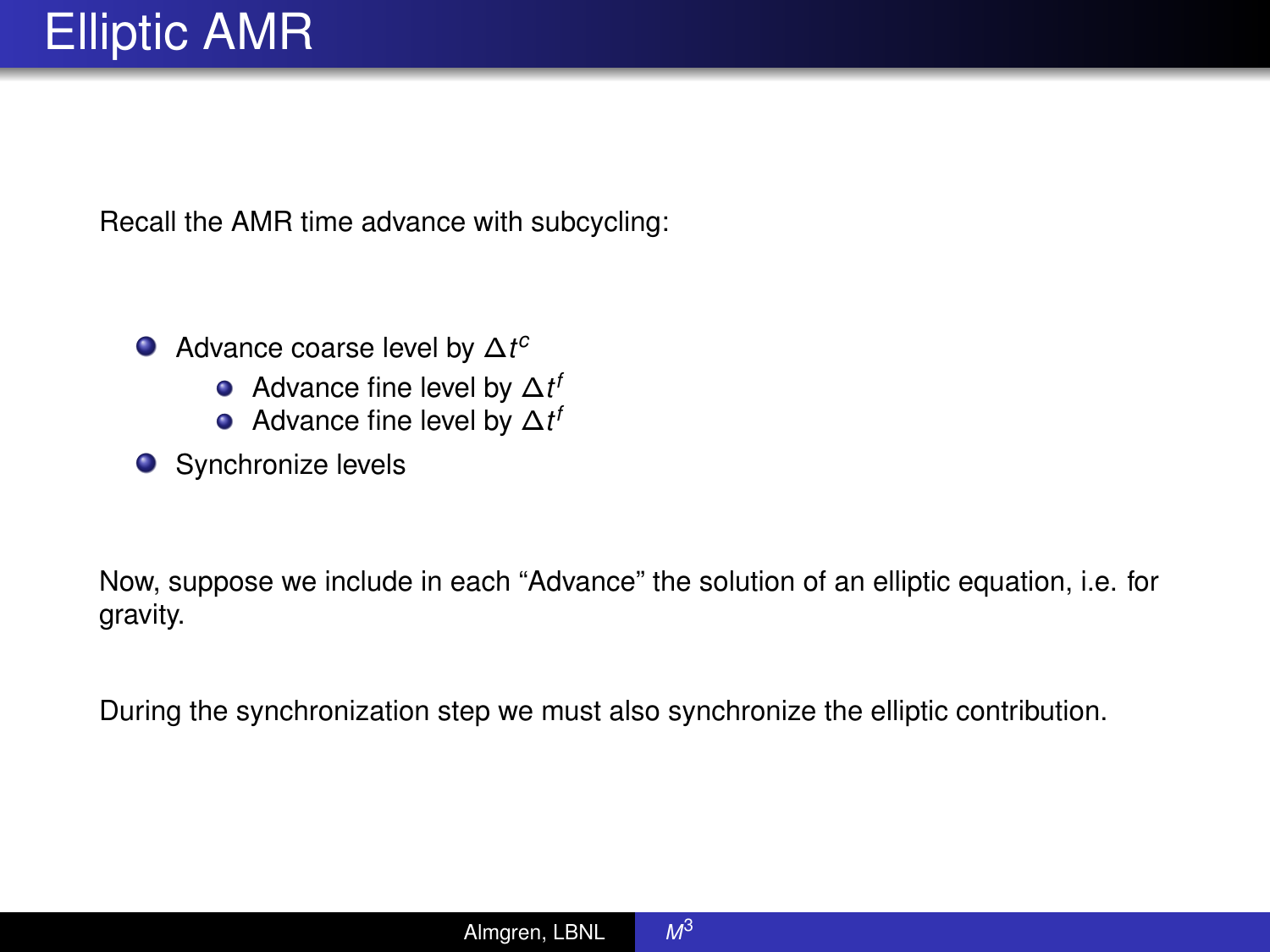## 1-D Example: Elliptic AMR

Look at 1d example  $-\phi_{xx} = \rho$ where  $\rho$  is a discrete approximation to the derivative of a  $\delta$  function at the center of the domain  $\rho^f_J = -\alpha$   $\rho^f_{J+1} = \alpha$ but  $\rho^{\texttt{c}}\equiv\texttt{0}$ Notice that the coarse and fine solutions match but their gradients do not. In other words, we have enforced a Dirichlet (but not Neumann) condition. Exact 0 0.2 0.4 0.6 0.8 1  $\mathbf 0$  $\overline{0}$ .  $\overline{0}$ .  $\theta$ . 0.8 Coarse 0 0.2 0.4 0.6 0.8 1  $\mathbf 0$  $\alpha$  $\overline{0}$ .  $\overline{a}$ 0.8 Coarse/Fine 0 0.2 0.4 0.6 0.8 1  $\mathbf 0$  $0.2$ 0.4 0.6 0.8

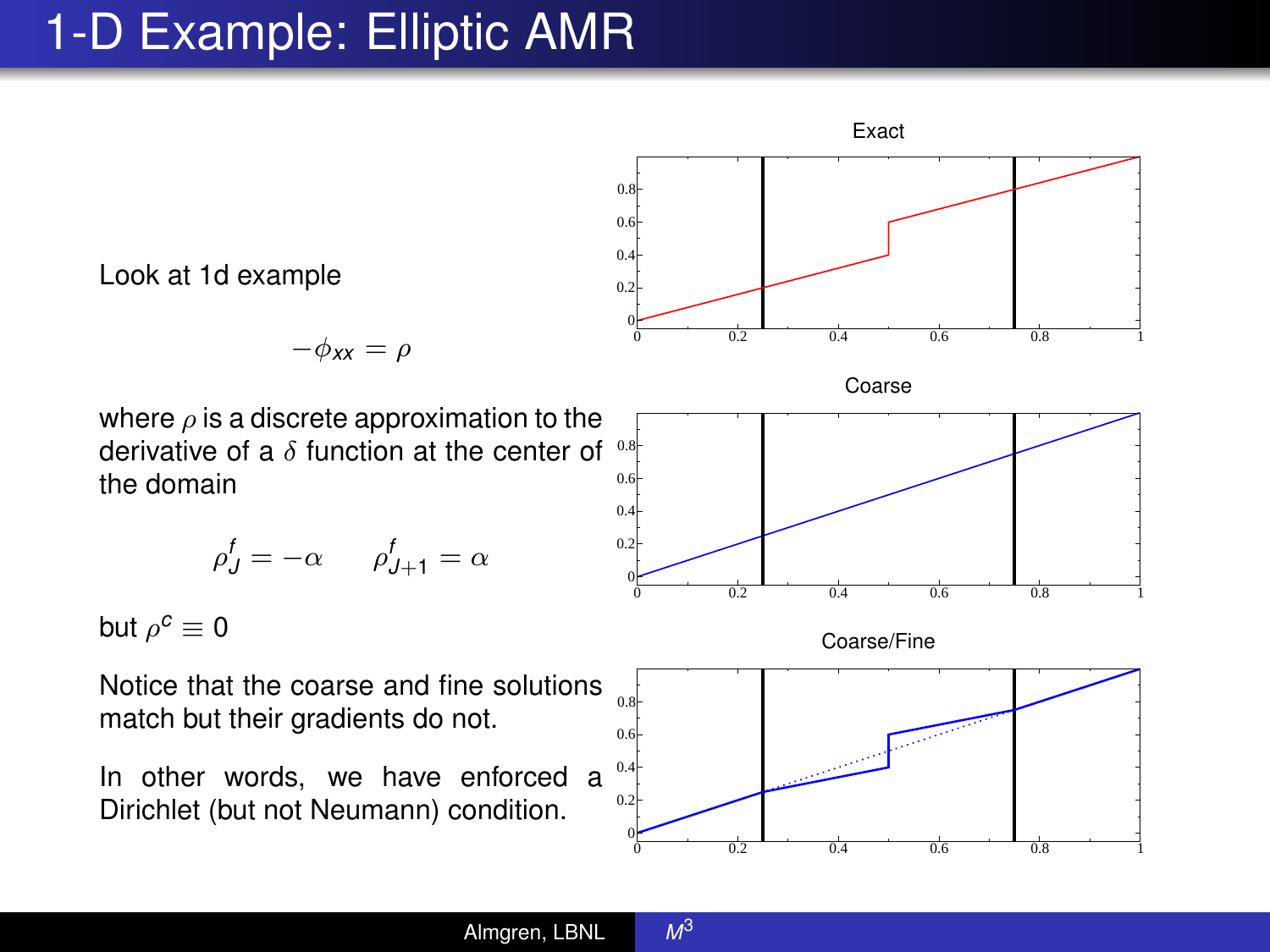# 1-D Example: Elliptic AMR (p2)

How do we correct the solution during the synchronization?

Similarly to the hyperbolic synchronization, we define the flux mismatch between coarse and fine levels.

Here the flux is in the form of the normal derivative of  $\phi$  at the coarse-fine interface.

Big difference is that the "refluxing" requires the solution of a correction equation,  $Le = R$ , which is also elliptic.

- Residual is localized to the *c* − *f* boundary but correction is global
- The error equation is a discrete layer potential problem
- *e* is a discrete harmonic function on the fine grid  $\rightarrow$  solve only on coarse grid and interpolate





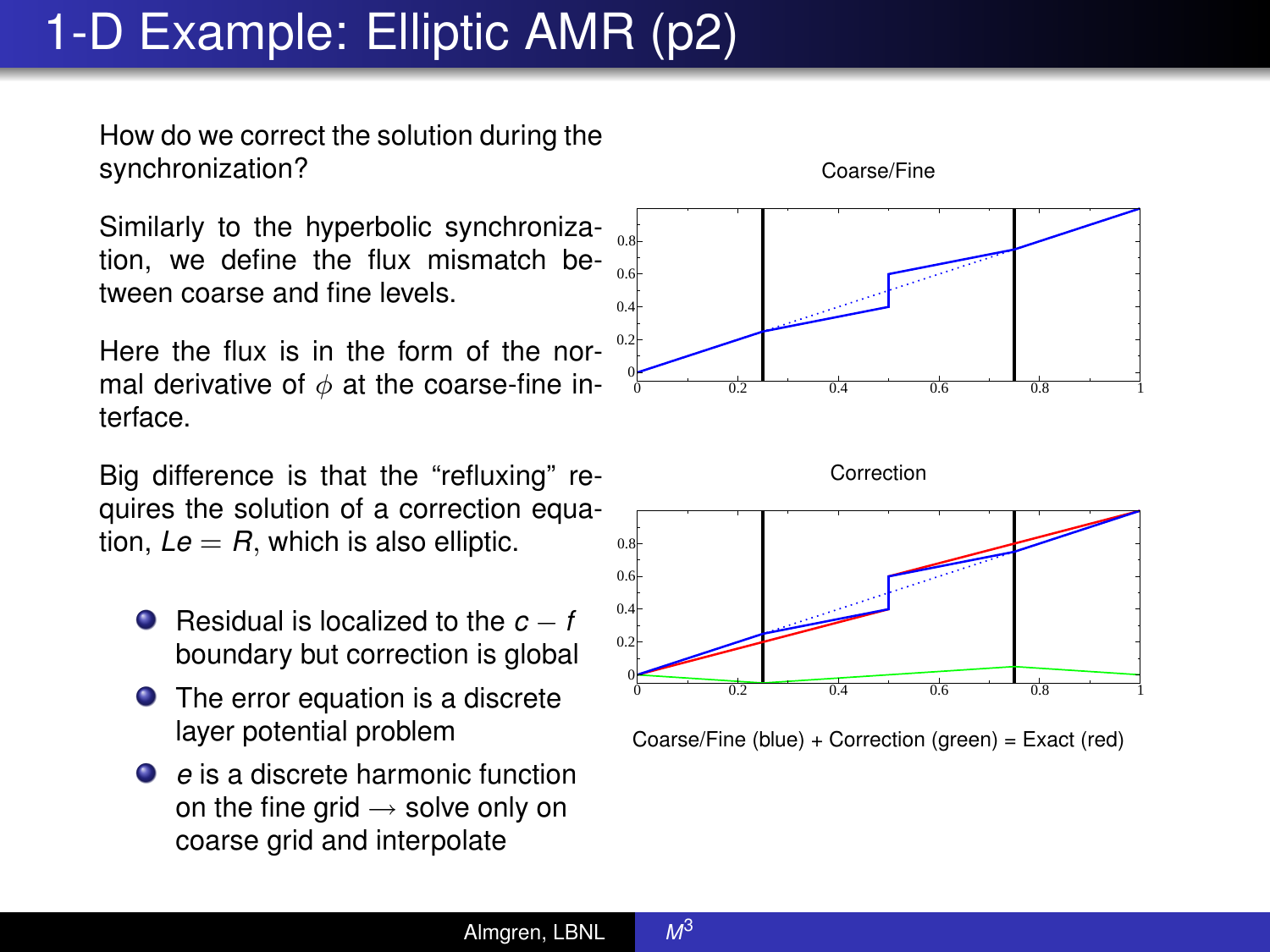When we extend to multiple space dimensions, we must now interpolate tangentially as well as in the normal direction.

Simple interpolation formulae that we used for the hyperbolic part are not sufficiently accurate for second-order operators.



Note that we do not pre-compute the green circle as a boundary value – why?